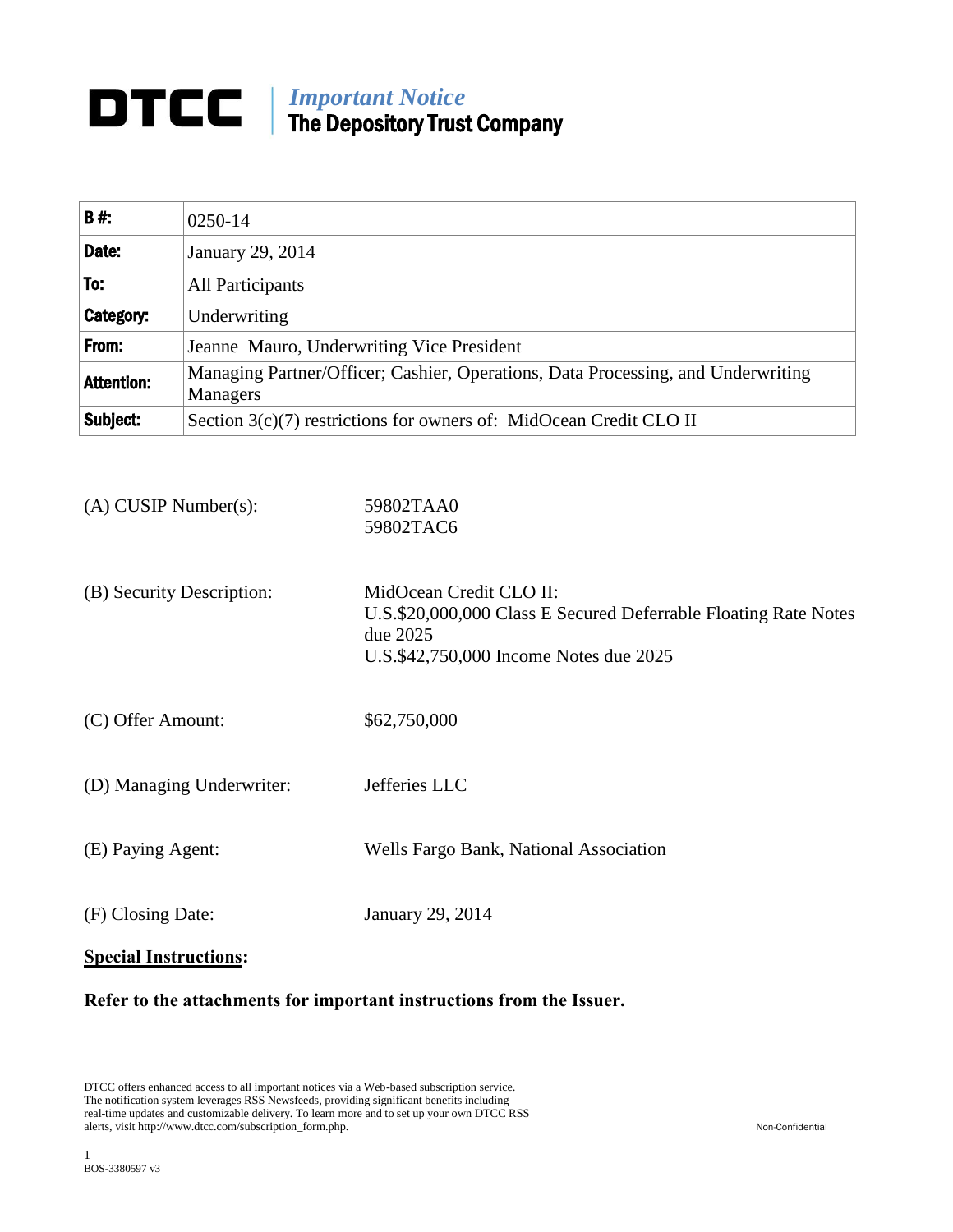## **MidOcean Credit CLO II**

c/o Cayman Trust Limited Landmark Square, First Floor 64 Earth Close PO Box 715 Grand Cayman KY1-1107, Cayman Islands

MidOcean Credit CLO II (the "Issuer"):

U.S.\$20,000,000 Class E Secured Deferrable Floating Rate Notes due 2025 ("Class E Notes") U.S.\$42,750,000 Income Notes due 2025 ("Income Notes")

CUSIP 59802TAA0 (Class E Notes) CUSIP 59802TAC6 (Income Notes)

The Issuer and Jefferies LLC (the "Initial Purchaser") are putting Participants on notice that they are required to follow these purchase and transfer restrictions with regard to the above-referenced securities.

In order to qualify for the exemption provided by Section  $3(c)(7)$  under the Investment Company Act of 1940, as amended (the "Investment Company Act"), and the exemption provided by Rule 144A under the Securities Act of 1933, as amended (the "Securities Act"), offers, sales and resales of the securities listed above (the "Issuer-Only Notes"), within the United States or to U.S. Persons may only be made in minimum denominations of \$250,000 and integral multiples of \$1,000 in excess thereof, in the case of the Class E Notes, or \$150,000 and integral multiples of \$1,000 in excess thereof, in the case of the Income Notes, to "qualified institutional buyers" ("QIBs") within the meaning of Rule 144A that are also "qualified purchasers" (" $QPS$ ") within the meaning of Section  $2(a)(51)(A)$  of the Investment Company Act. Each purchaser of Issuer-Only Notes (1) represents to and agrees with the Issuer and the Initial Purchaser that  $(A)$  (i) the purchaser is a QIB who is a QP (a "QIB/QP"); (ii) the purchaser is not a broker-dealer which owns and invests on a discretionary basis less than \$25 million in securities of unaffiliated issuers; (iii) the purchaser is not a participant-directed employee plan, such as a 401(k) plan; (iv) the QIB/QP is acting for its own account, or the account of another QIB/QP; (v) the purchaser is not formed for the purpose of investing in the Issuer; (vi) the purchaser, and each account for which it is purchasing, will hold and transfer at least the minimum denomination of Issuer-Only Notes; (vii) the purchaser understands that the Issuer may receive a list of participants holding positions in its securities from one or more book-entry depositaries; and (viii) the purchaser will provide notice of the transfer restrictions to any subsequent transferees; or (B) it is not a U.S. Person and is purchasing the Issuer-Only Notes outside the United States and (2) acknowledges that the Issuer has not been registered under the Investment Company Act and the Issuer-Only Notes have not been registered under the Securities Act and represents to and agrees with the Issuer and the Initial Purchaser that, for so long as the Issuer-Only Notes are outstanding, it will not offer, resell, pledge or otherwise transfer the Issuer-Only Notes in the United States or to a U.S. Person except to a QIB that is also a QP in a transaction meeting the requirements of Rule 144A. Each purchaser further understands that the Issuer-Only Notes will bear a legend with respect to such transfer restrictions. See "Transfer Restrictions" in the Final Offering Circular, dated as of January 27, 2014, relating to the Issuer-Only Notes and other classes of notes coissued by the Issuer and MidOcean Credit CLO II LLC.